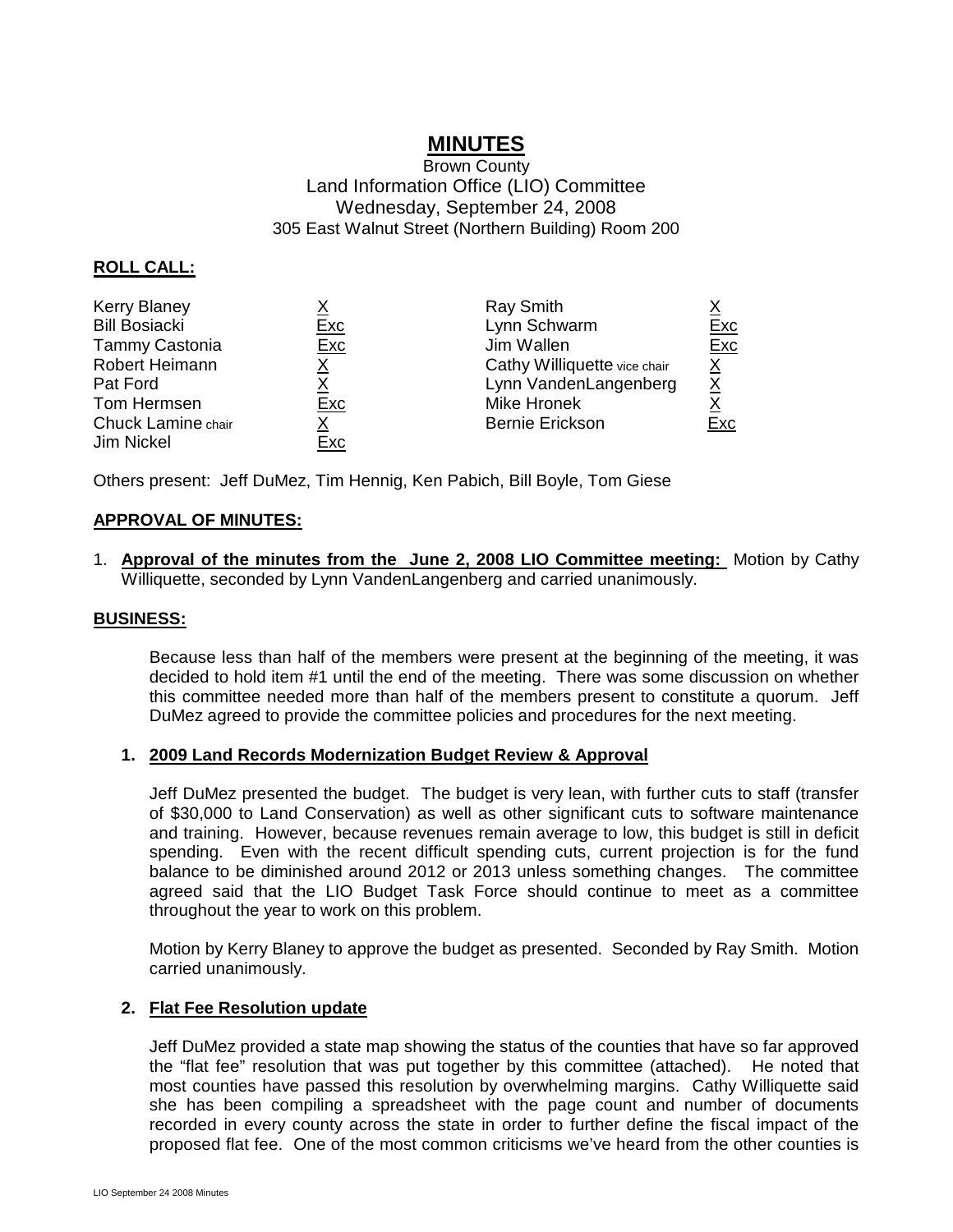that the proposed flat fee of \$25 is too low. The next steps will be to try get this onto the Counties Association platform; however because their agenda is already set for this year, our best option is to work through the state legislative process early next year. With the number of counties adopting this resolution, it may have enough support.

### **3. 5-Year Plan / Project Status**

## **a. Ongoing parcel mapping enhancements**

Jeff DuMez reported that this project is in implementation mode. The parcels are being kept current on the GIS database by the Property Listing staff. Training is ongoing. The training is being done in-house with existing staff. Jeff DuMez noted that the training goes both ways: Jeff has had to learn a lot about the function of the property listing duties, while he in turn has had to tailor the technical requirements to meet those needs. Lynn VandenLangenberg asked when this project would be finished. Jeff said that the last of the conversion and the bulk of training, tool creation, and technical work should be done within 6 months, although systems like this are continuously evolving and being enhanced.

## **b. Land Records System redesign**

Jeff DuMez reviewed this part of the plan, noting that the AS/400 land records system does not integrate well with the GIS system. Although connections can be made, the systems are not fully compatible with each other which is why the plan addressed some of the redesign needs. Jeff reported that a major overhaul of the AS/400 has not taken place, but that the needs of the GIS users have been largely met using some scripting that the Information Services staff wrote to run conversions from the AS/400 tables to the SQL/GIS database on a nightly basis. Using this automated script, the parcel records linked to the GIS mapping are kept current. This process has been in place for several months now and has been running almost flawlessly.

Bob Heimann reported that the AS/400 is nearing the end of its life expectancy, and that it is scheduled for replacement in 2010. Bob also said that this may be the last AS/400 that the County will purchase; The future is probably a "blade server" with a different kind of database. The land records will likely have to be converted to an SQL or other database. The new blade system may come online around 2015 but that a conversion plan is needed.

### **c. Expansion of Document Imaging & Management System**

Jeff DuMez reviewed the goals of the plans to expand the document management system outside the Register of Deeds office. Several areas including Survey, Zoning and Highway could benefit from a better system for scanning and indexing surveys and permits. Jeff said that the current GIS system could be built to geographically index and link the scanned documents and store them on the GIS database, and that this method would be relatively simple and inexpensive. However, since there are other departments in the county that could benefit from a document management system, and that not all of these documents are "geographically" indexed, Bob Heimann said the county is exploring a countywide system. Pat Ford said he has a large number of surveys scanned into TIF and PDF formats. Bob and Pat agreed to discuss this project outside of this meeting.

#### **d. Enterprise GIS database**

Jeff DuMez reported that this significant project was reported on in last January's LIO committee meeting. To recap, he noted that the County's GIS database now consists of over 200 map layers related to as many database tables, all comprising over 8 million database records. Two years ago, when Planning merged with LIO, Property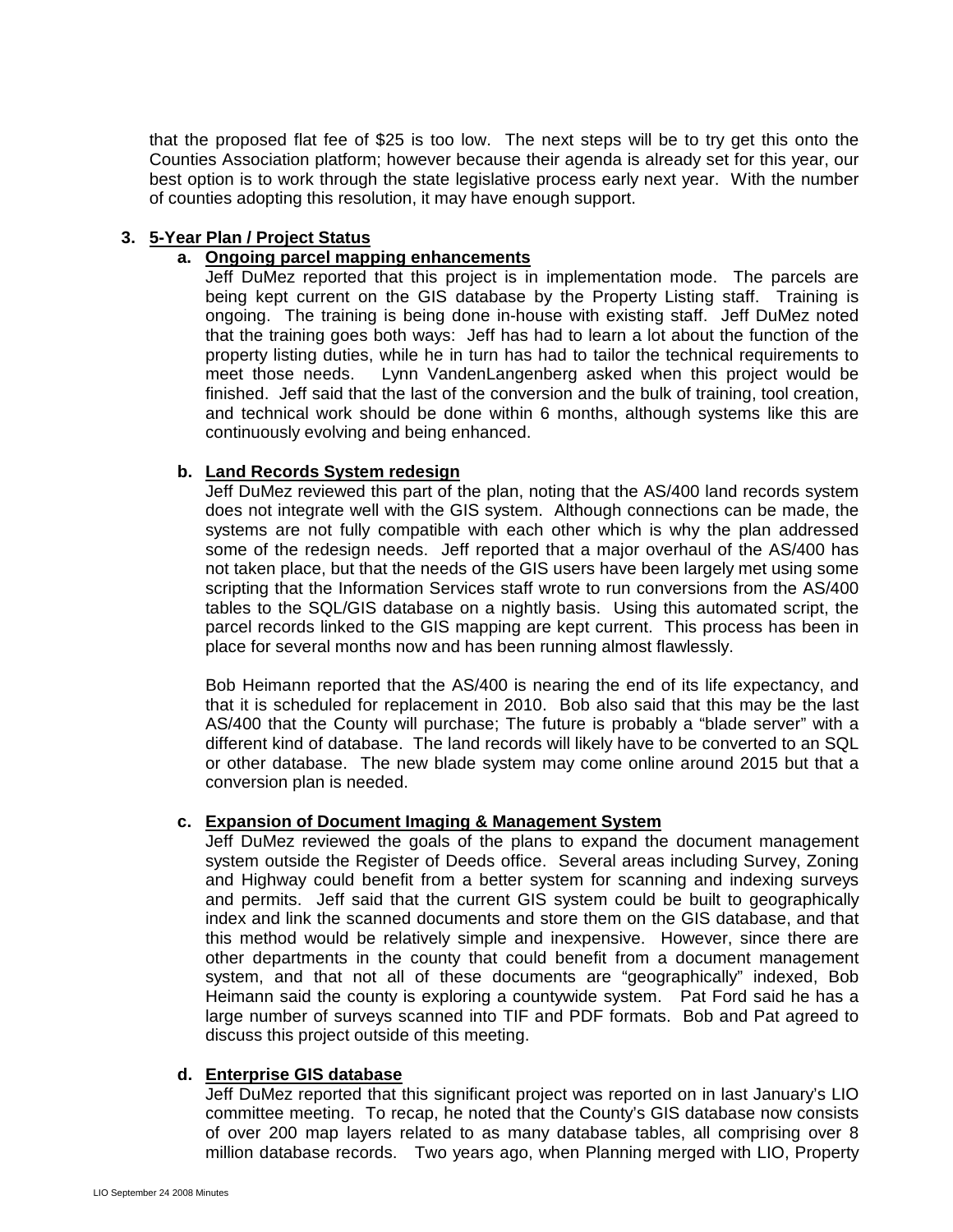Listing and Zoning, an opportunity presented itself to merge department datasets into a central "Enterprise" system that could better serve the needs of the entire county as well as external users. This involved completely redesigning and overhauling the GIS database in order to integrate more records, streamline functions, and make editing more efficient, and provide greater access to the land records and mapping. The parcel conversion project reported on earlier ties tightly into this, as the parcels are the base map foundation of most of our other map layers and GIS records, Jeff said. In addition to assistance from Property Listing and I.S. staff, Tim Hennig in the Planning Department also assisted with designing the system and converting data. This project is largely completed, although like the parcel system, it is continually evolving. The new "V2" enterprise GeoDatabase went "live" earlier in the year. People accessing the GIS database via the internal ArcMap system as well as the Internet users are now connected to this new database. Jeff said that some of the GIS recordkeeping fell behind during the transition of these systems, but that we are now getting caught up on the backlog of data entry and fixing conversion errors.

## **e. Automated Fire/Police Incident Report Pin Mapping**

Jeff DuMez said that he has been contacted by Sheriff and Public Safety Department staff to create incident report maps for various projects, but that this process should be automated to run on a daily or nightly basis. However, this project has not been completed by the County. Jeff said he hopes to complete this project by the end of next year if it is still wanted.

## **f. ArcGIS Server (web browser access)**

To provide better and faster access to the GIS mapping and associated land records, Jeff said that the current Internet Mapping system needs to be replaced. The current mapping system is running on old technology that is slow and not up to modern standards. Because the County has maintained software upgrades with ESRI (the GIS software vendor), the County does own the latest and more modern Internet Mapping software called ArcGIS Server. Jeff said that he and Tim Hennig have been experimenting with the new software; however, time constraints have prevented full implementation of this. Jeff noted that it was more important to focus on the database (parcel and enterprise GIS upgrades) first, to build that infrastructure before implementing the web access to it.

# **g. Other plan initiatives**

Jeff briefly went through the other initiatives from the Land Records Modernization 5 year plan. Several other important initiatives have been or will shortly be finished:

- o The Information Services department is completing the enhancements to the network speed using fiber lines that will be coming on line in 2009, Bob Heimann said.
- o Another project, the "oblique-view" aerial photos, were flown and put online by Microsoft (the county did not have to pay money for this). These photos are available on maps.live.com. Jeff reported that he has set up a tool that enables the County's GIS system to interface with these photos.
- o Pat Ford reported on the Continuously Operating GPS system. He said the state has set up a series of these. A cell phone link is used to connect the "virtual base station" to the roving GPS unit. The ability to collect high quality GPS coordinates without the need to spend time setting up base stations can save significant time and money. However, the County needs to update the GPS rover unit in order to take advantage of this system.

# **4. Future Project discussion & prioritization**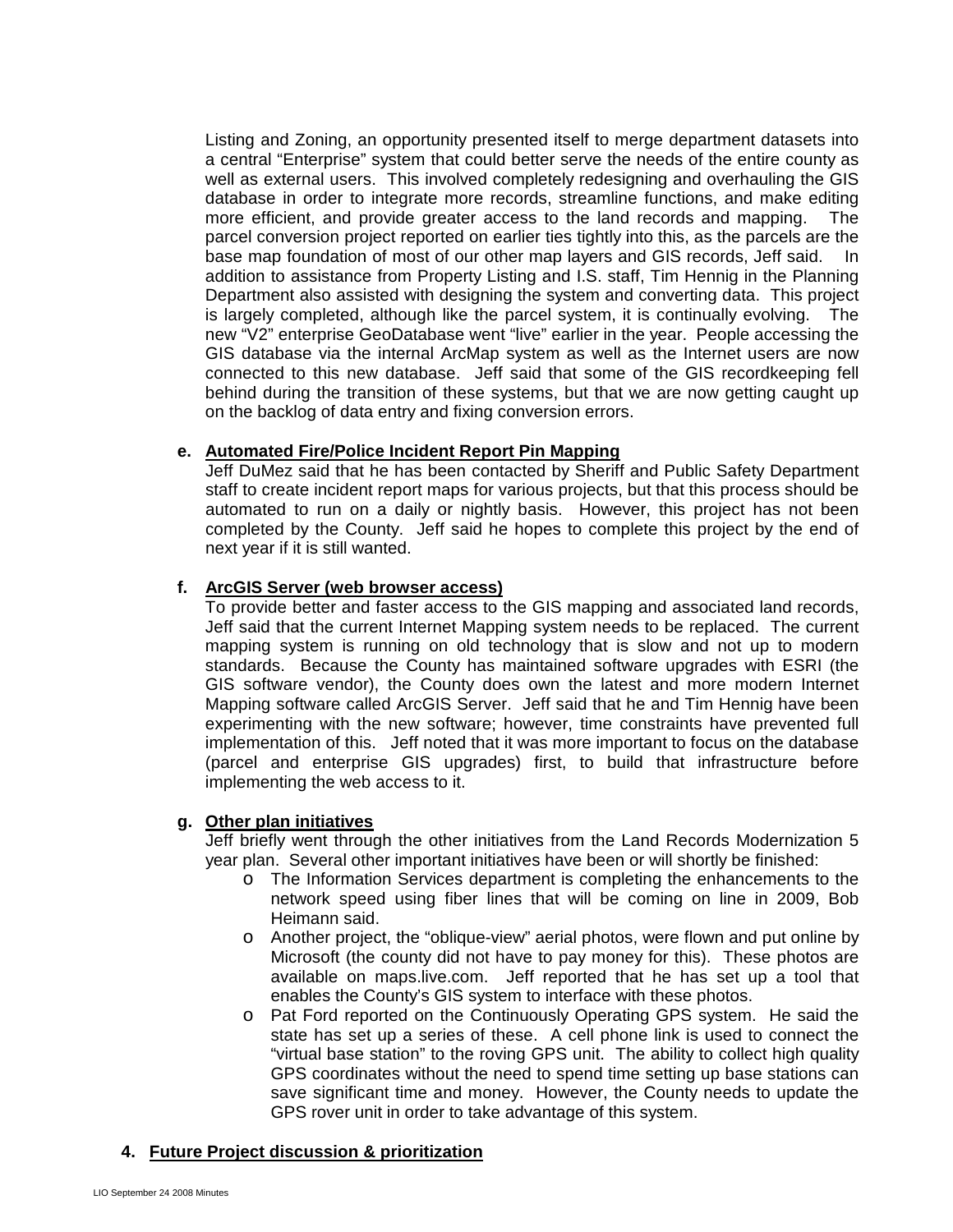Jeff DuMez said that the state will require an update to our Land Records Modernization Plan in 2010, and that the committee might want to start considering future projects. Two projects that already need some planning include:

#### a. 2010 aerial photo project

## b. LiDAR elevation / contour mapping

Jeff said that these projects need to be ramped up shortly if we are to get them completed in 2010, which will be an important year to align the photography with the Census data to help with land use analysis. A consortium is being organized statewide and locally to help align needs with potential funding partners and budgets. Jeff DuMez said that more will reported on these projects in future LIO meetings.

#### **5. Any other matters**

Cathy Williquette asked that the plat book update project be discussed at the next meeting. The committee discussed advertising revenues that could be generated from the plat book.

ATTACHMENTS:

Flat Fee Resolution status map: